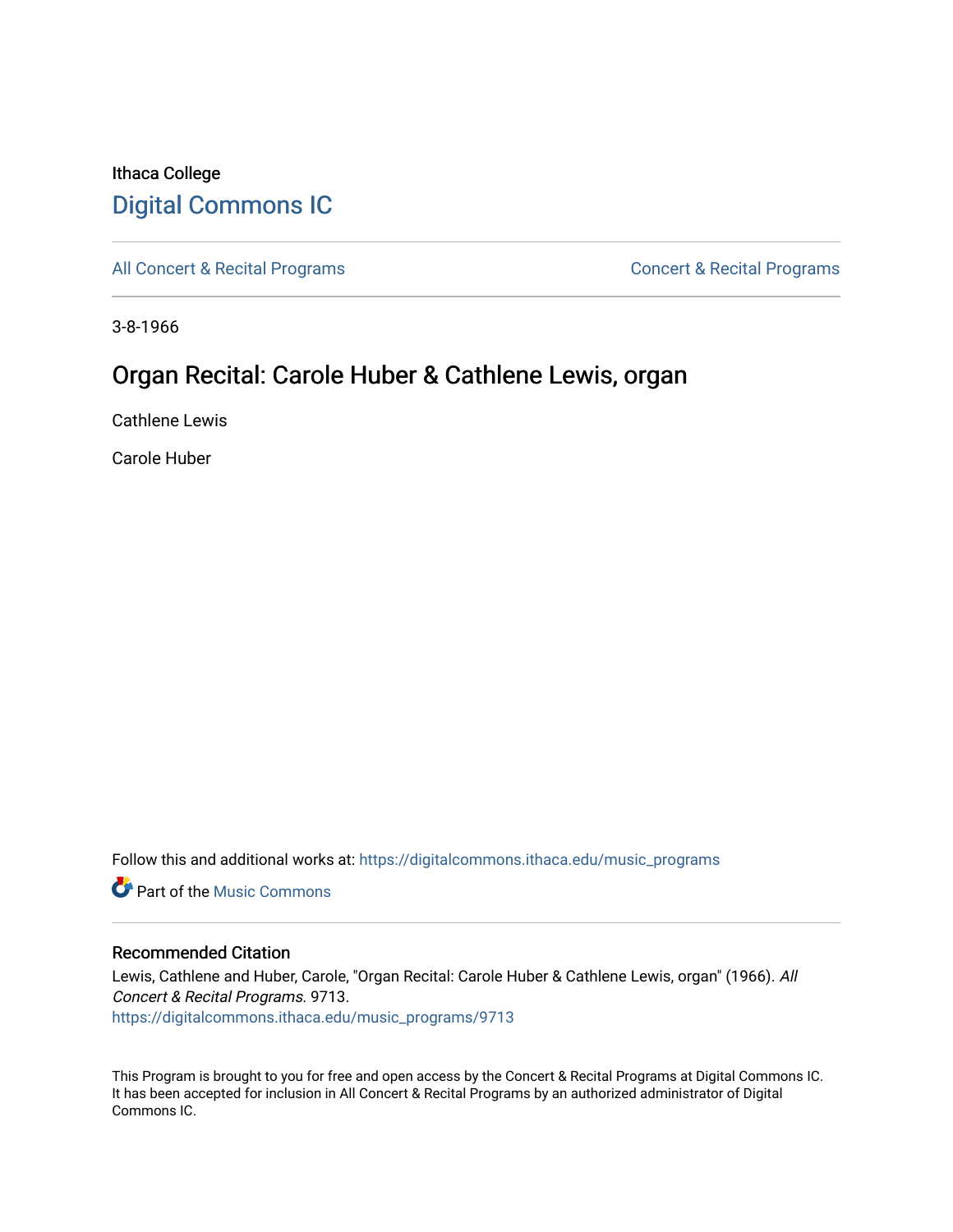# COLLEGE ITHACA

## **SCHOOL OF MUSIC**

#### **ORGAN RECITAL**

#### **Carole Huber and Cathlene Lewis**

**Sonata II ..... ............ Hindemith**  *Lebhaft Ruhig bewegt Fuge MaBig beweght, heiter* 

#### **Carole Huber**

**Sonata II**  *Grave Adagio Allegro maestoso vivace Fuga*  **Mendelssohn** 

## Cathlene Lewis

Prelude and Fugue in G Major . . . Bach

#### Carole Huber

Trio Sonata III . . *Andante Adagio e do lee Vivace*  a a Bach

#### Cathlene Lewis

Fantasia in F minor . . . Mozart 

Cathlene Lewis and Carole Huber

#### \*\*\*\*\*\*\*\*\*\*

#### UNITARIAN CHURCH

Tuesday, March 8, 1966

#### 8:15 P.M.